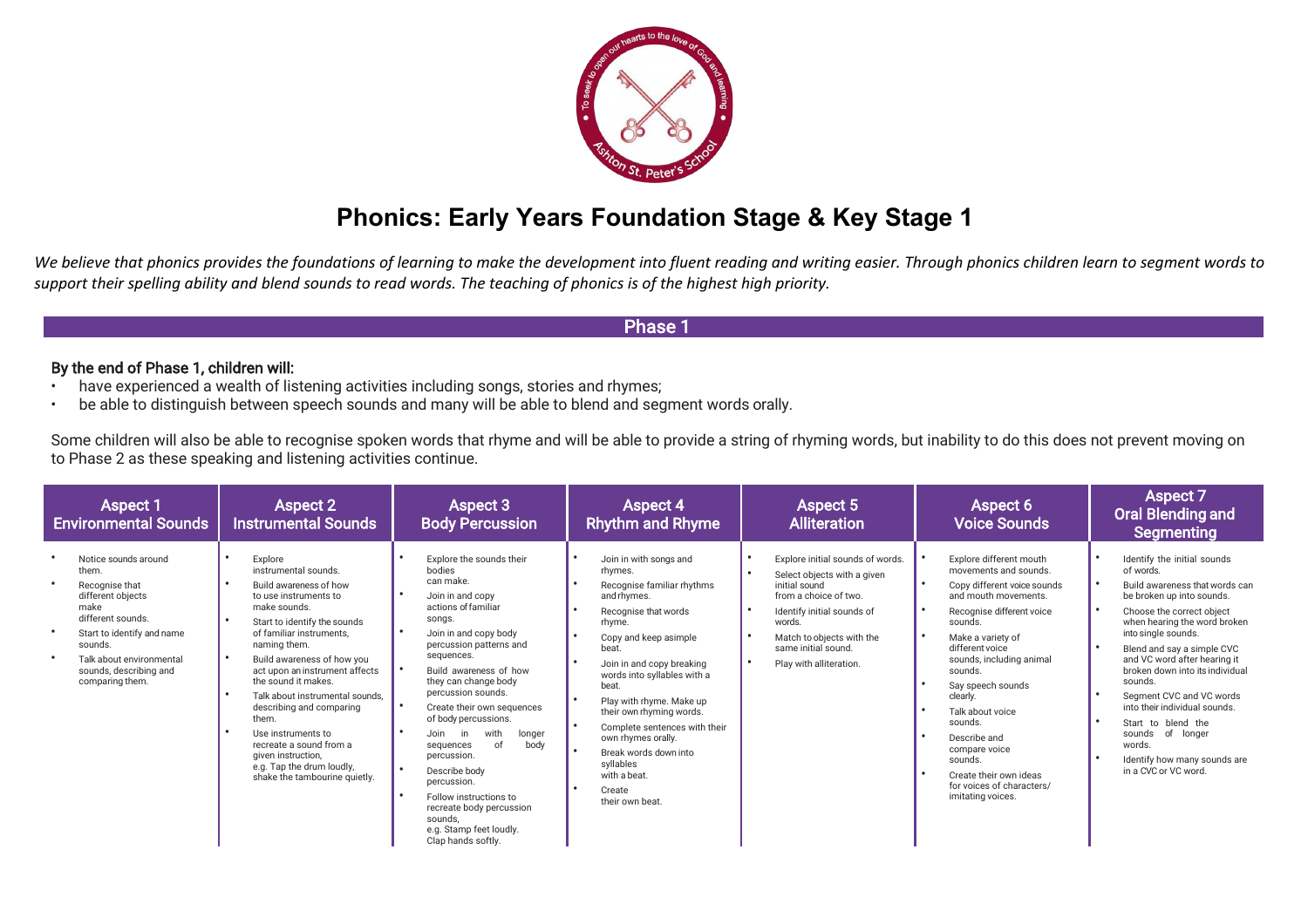## Reception – Autumn Term - Phase 2

## By the end of Phase 2, children should be able to:

- give the phoneme when shown any Phase 2 grapheme;
- find any Phase two grapheme, from a display, when given the phoneme;
- orally blend and segment CVC words;
- blend and segment in order to read and spell (using magnetic letters) VC words, such as if, am, on, up and nonsense words, such as ip, ug and ock;
- read the five tricky words the, to, I, no, go.

| Sounds              | s, a, t, p | i, n, m, d | g, o, c, k | ck, e, u, r | h, b, f, ff, l, ll, ss |
|---------------------|------------|------------|------------|-------------|------------------------|
| <b>Tricky Words</b> |            |            |            | to, the     | no, go, l              |

# Reception – Spring Term - Phase 3

# By the end of Phase 3, children should be able to:

- give the phoneme when shown all or most Phase 2 and Phase 3 graphemes;
- find all or most Phase 2 and Phase 3 graphemes, from a display, when given
	- the phoneme;
- blend and read CVC words (single-syllable words consisting of Phase two and Phase three graphemes);
- segment and make a phonetically plausible attempt at spelling CVC words(singlesyllable words consisting of Phase 2 and Phase 3 graphemes);
- read the tricky words he, she, we, me, be, was, my, you, her, they, all, are;
- spell the tricky words the, to, I, no, go;
- write each letter correctly when following a model.

| Sounds                                 | j, V, W, X                  | y, z,<br>zz, qu, ch | sh, th, th, ng | ai, ee, igh, oa | 00, 00, ar, or | ur, ow, oi, ear | air, ure, er |      |          |
|----------------------------------------|-----------------------------|---------------------|----------------|-----------------|----------------|-----------------|--------------|------|----------|
| <b>Tricky Words</b><br>Reading         | all Phase 2<br>tricky words | he, she             | we, me, be     | was             | my             | you             | they         | here | all, are |
| <b>Tricky Words</b><br><b>Spelling</b> |                             | the, to             |                | no, go, l       |                |                 |              |      |          |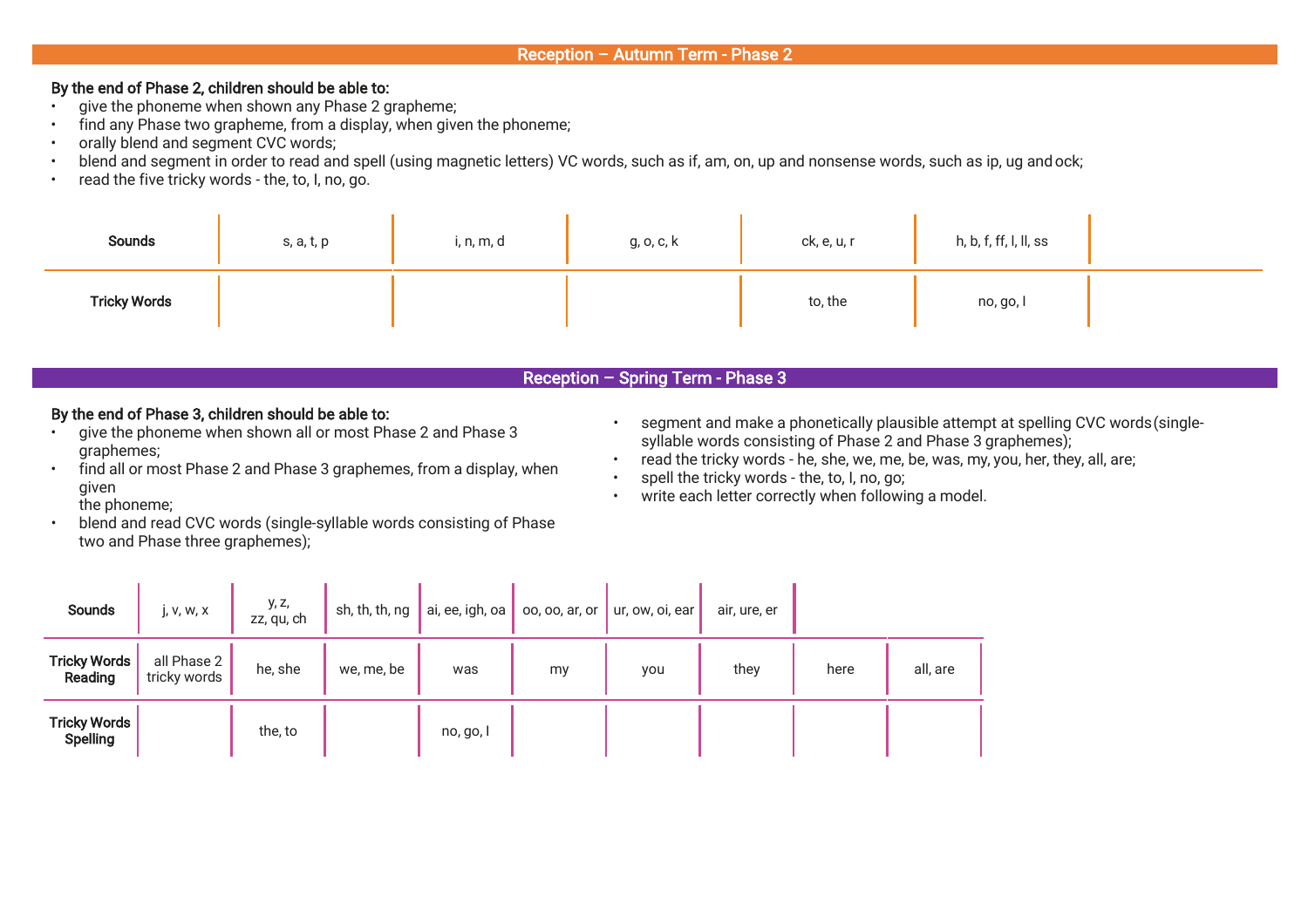## By the end of Phase 4, children should be able to:

- give the phoneme when shown any Phase 2 and Phase 3 grapheme;
- find any Phase 2 and Phase 3 grapheme, from a display, when given the phoneme;
- be able to blend and read words containing adjacent consonants;
- be able to segment and spell words containing adjacent consonants;
- be able to read the tricky words some, one, said, come, do, so, were, when, have, there, out, like, little, what;
- be able to spell the tricky words he, she, we, me, be, was, my, you, her, they, all, are;
- write each letter, usually correctly.

| <b>Sounds</b>                   | Final consonant blends | Initial consonant blends | Consonant blends         |                     |
|---------------------------------|------------------------|--------------------------|--------------------------|---------------------|
| <b>Tricky Words</b><br>Reading  | said, so               | have, like, come, some   | were, there, little, one | do, when, out, what |
| <b>Tricky Words</b><br>Spelling | he, be, we, she, me    | was, you                 | they, are, all           | my, her, here       |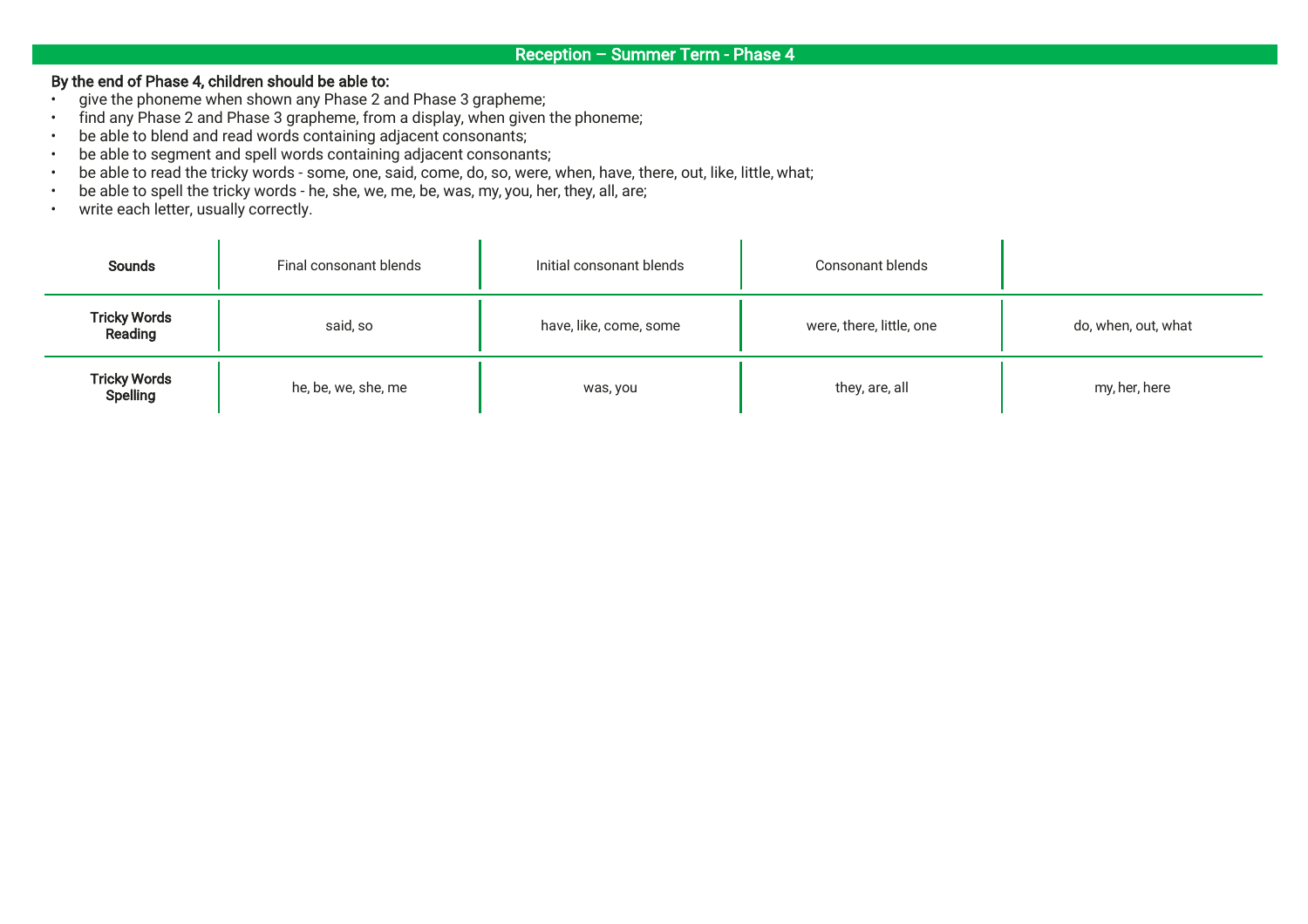## By the end of Phase 5, children should be able to:

- give the phoneme when shown any grapheme that has been taught;
- for any given phoneme, write the common graphemes;
- apply phonics knowledge and skills as the prime approach to reading and spelling unfamiliar words that are not completely decodable;
- read and spell phonically decodable two-syllable and three-syllable words;
- read automatically all the words in the list of 100 high-frequency words;
- accurately spell most of the words in the list of 100 high-frequency words;
- form each letter correctly;
- Use alternative ways of pronouncing and representing the long vowel phonemes.

| <b>Sounds</b>                                              | 'ay' saying /ai/    | 'oy' saying /oi/               | 'ie' saying /igh/             | 'ea' saying /ee/       | 'a_e' saying /ai/            | $i$ _e'<br>$^{\prime}$ o $_e$ e $^{\prime}$ | $'u_e$<br>$'e_e$               | 'ou' saying /ow/                 | long<br>vowel sounds  | 'ch' saying /c/<br>'ch' saying /sh/ |
|------------------------------------------------------------|---------------------|--------------------------------|-------------------------------|------------------------|------------------------------|---------------------------------------------|--------------------------------|----------------------------------|-----------------------|-------------------------------------|
| Common<br><b>Exception Words</b><br>Reading                | could<br>should     | would<br>want                  | oh<br>their                   | Mr<br><b>Mrs</b>       | love<br>your                 | people<br>looked                            | called<br>asked                | water<br>where                   | who<br>why            | thought<br>through                  |
| Common<br><b>Exception Words</b><br><b>Spelling</b>        | said<br><b>SO</b>   | have<br>like                   | some<br>come                  | were<br>there          | little<br>one                | do<br>when                                  | what<br>could                  | should<br>would                  | want<br>their         | Mr<br>Mrs                           |
| <b>Sounds</b>                                              | 'ir' saying /er/    | 'ue' saying /<br>yoo/ and /oo/ | 'ew' saying<br>/yoo/ and /oo/ | 'y' saying /ee/        | 'aw' and 'au'<br>saying /or/ | 'ow' and 'oe'<br>saying /oa/                | 'wh' saying /w/                | 'c' saying /s/<br>'g' saying /j/ | 'ph' saying /f/       | 'ea' saying /e/                     |
| Common<br><b>Exception Words</b><br>Reading                | work<br>house       | many<br>laughed                | because<br>different          | any<br>eyes            | friend<br>also               | once<br>please                              | lived<br>coming                | Monday<br>Tuesday                | Wednesday<br>Thursday | more<br>before                      |
| <b>Common</b><br><b>Exception Words</b><br><b>Spelling</b> | love<br>your        | people<br>looked               | asked<br>called               | water<br>where         | who<br>why                   | thought<br>through                          | work<br>house                  | many<br>laughed                  | because<br>different  | any<br>eyes                         |
| <b>Sounds</b>                                              | 'ie' saying /ee/    | suffix-ed                      | suffix -s and -es             | suffix<br>-er and -est | 'tch' saying /ch/            | adding - ing<br>and -er to verbs            | 'are' and ear'<br>saying /air/ | 've' saying /v/                  | 'ore' saying /or/     | prefix un-                          |
| <b>Common</b><br><b>Exception Words</b><br>Reading         | January<br>February | April<br>July                  | August<br>October             | November<br>December   | door<br>floor                | prince<br>princess                          | autumn<br>school               | know<br>baby                     | other<br>whole        | talk<br>two                         |
| Common<br><b>Exception Words</b><br><b>Spelling</b>        | friend<br>once      | please<br>lived                | more<br>coming                | Monday<br>Tuesday      | Wednesday<br>Thursday        | also<br>before                              | January<br>February            | April<br>July                    | August<br>October     | November<br>December                |